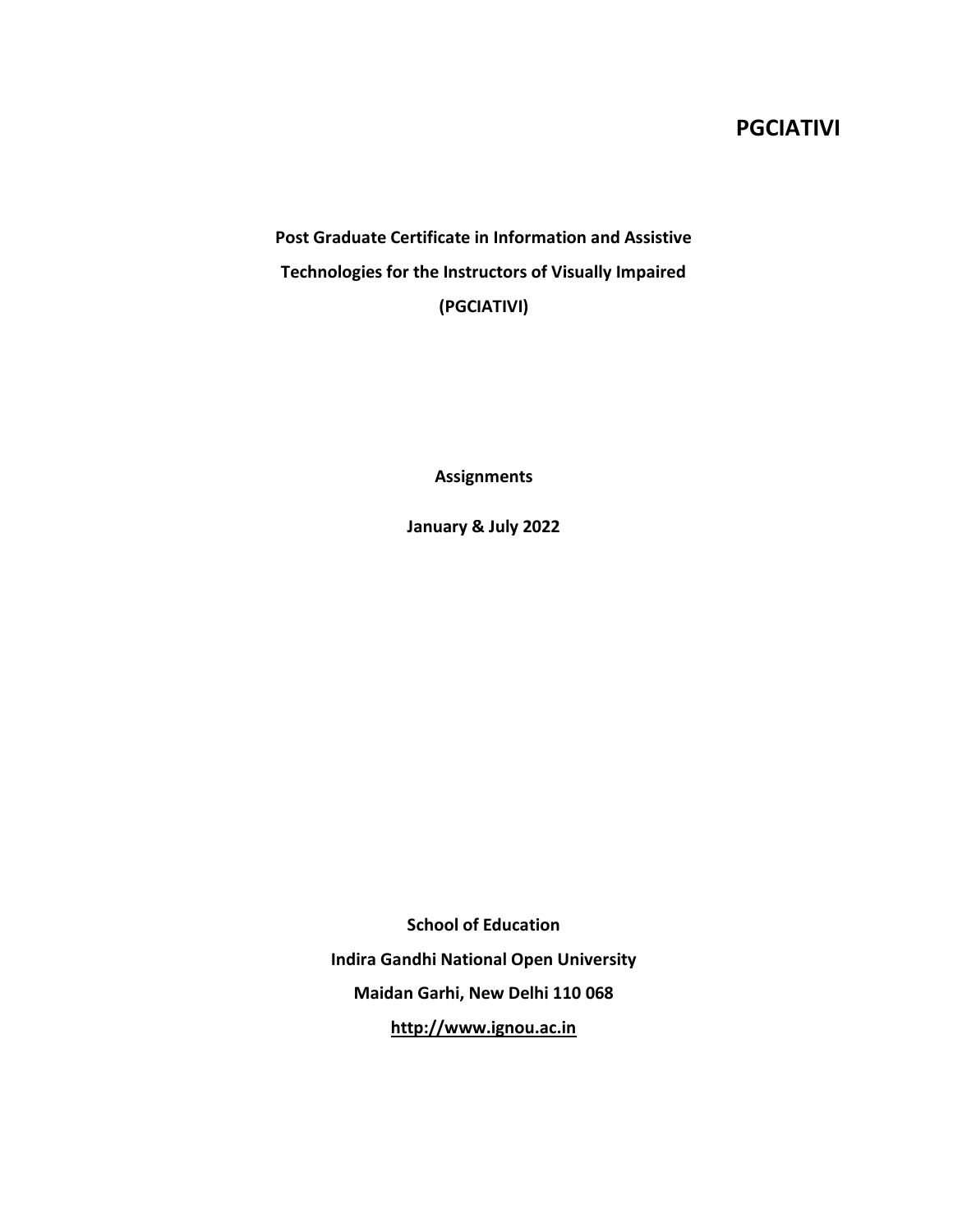# **Post Graduate Certificate in Information and Assistive Technologies for the Instructors of Visually Impaired (PGCIATIVI)**

### **Assignments: January & July 2022**

#### **Course: MVEI-011 Understanding the Learner**

Note: Answer all the questions in 500 words

- 1. Discuss historical perspective of disability in the Indian context.
- **2.** Discuss the problems faced by visually impaired learners in the classroom.
- **3.** What do you mean by plus curriculum? Discuss plus curriculum for learners with visual impairment.

#### **Course: MVEI-012 Assistive and Adaptive Technologies**

Note: Answer all the questions in 500 words

- 1. What do you mean by assistive and adaptive technologies? Enlist various types of technologies available for learners with visual impairment in India.
- 2. How do you make a tool or aid adaptable for learners with visual impairment? Explain with some examples.
- 3. What do you mean by accessibility? Discuss the essential components of WEB accessibility.

### **Course: MVEI-013 Software's for Visually Impaired**

Note: Answer all the questions in 500 words

- 1. What is screen reading software? Discuss various screen reading software's based on windows.
- 2. What do you mean by screen magnification technologies? Discuss screen magnification technologies for learners with visual impairment.
- 3. What is Braille embosser? How will you choose a suitable Braille embosser?

#### **Course: MVEI-014 Communication Skills**

Note: Answer all the questions in 500 words

1. What is communication? Discuss difference between written and oral communication.